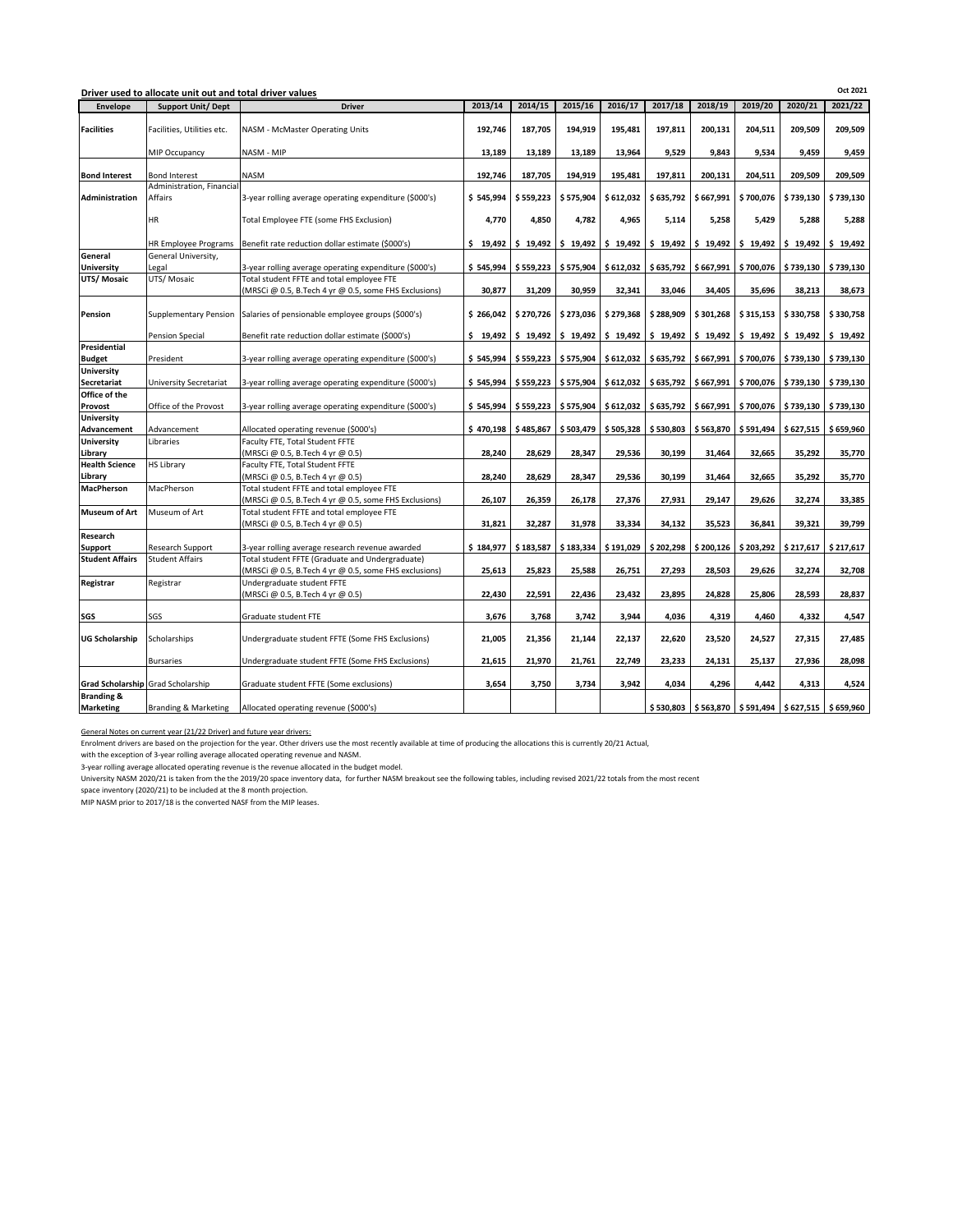## **Net Assignable Square Metres - Operating Units (included in Budget Model) For use in Budget Submission**

| rui use in buuget submission<br>Inventory @ date:  |          | <b>April 2015</b> |          | Dec 31 2015 |          | Dec 31 2016 |          | Dec 31 2017 |          | Dec 31 2018 |          | Dec 31 2019 |            | Dec 31 2020 |  |
|----------------------------------------------------|----------|-------------------|----------|-------------|----------|-------------|----------|-------------|----------|-------------|----------|-------------|------------|-------------|--|
|                                                    | 2015/16  |                   | 2016/17  |             | 2017/18  |             | 2018/19  |             | 2019/20  |             | 2020/21  |             | $2021/22+$ |             |  |
|                                                    | Research | Other             | Research | Other       | Research | Other       | Research | Other       | Research | Other       | Research | Other       | Research   | Other       |  |
| Facilities Services (now includes Security)        |          | 3.926             |          | 3.628       |          | 3.749       |          | 3.877       |          | 4.001       |          | 4.032       |            | 6,319       |  |
| Administration (includes Financial Affairs and HR) |          | 2.315             |          | 2,330       |          | 1.937       |          | 1.946       |          | 2.098       |          | 2.152       |            | 2,152       |  |
| Office of the Provost                              |          | 633               |          | 754         |          | 1.556       |          | 1,558       |          | 1.565       |          | 1.097       |            | 1,097       |  |
| <b>Research Support</b>                            | 4.336    | 2,154             | 4.460    | 2.282       | 4.162    | 2,064       | 5.053    | 2,606       | 5.315    | 2,693       | 5.364    | 2,593       | 5.784      | 2,566       |  |
| <b>Student Affairs</b>                             |          | 10.106            |          | 10.078      |          | 10.210      |          | 10,567      |          | 10,568      |          | 12,058      |            | 12,586      |  |
| University Library                                 |          | 19,681            |          | 19,623      |          | 19,173      |          | 19,463      |          | 19,637      |          | 19,640      |            | 18,822      |  |
| Museum of Art                                      |          | 1.137             |          | 1.137       |          | 1.137       |          | 1.137       |          | 1.137       |          | 1.137       |            | 1,137       |  |
| Registrar                                          |          | 19,211            |          | 20,525      |          | 19,682      |          | 19,998      |          | 22,831      |          | 25,540      |            | 23,905      |  |
| <b>School of Graduate Studies</b>                  |          | 404               |          | 404         |          | 404         |          | 398         |          | 398         |          | 398         |            | 398         |  |
| <b>UTS</b>                                         |          | 3,561             |          | 3.559       |          | 3,176       |          | 3.141       |          | 3,256       |          | 3,344       |            | 3,337       |  |
| President                                          |          | 977               |          | .141        |          | 214         |          | 189         |          | 189         |          | 159         |            | 159         |  |
| Advancement                                        |          | .257              |          | .228        |          | 1,243       |          | 1,243       |          | .243        |          | 1,263       |            | 1,321       |  |
| <b>University Secretariat</b>                      |          | 147               |          | 147         |          | 129         |          | 129         |          | 129         |          | 131         |            | 131         |  |
| <b>HS Library</b>                                  |          | 3,983             |          | 3,983       |          | 4,051       |          | 4,052       |          | 4,052       |          | 4,052       |            | 4,052       |  |
| MacPherson Institute                               |          | 1.169             |          | 787         |          | 838         |          | 840         |          | 840         |          | 840         |            | 840         |  |
| <b>Business</b>                                    | 97       | 2.894             | 97       | 2.906       | 119      | 2,965       | 210      | 3,656       | 210      | 3,270       | 210      | 3,326       | 210        | 3,326       |  |
| Engineering                                        | 9.666    | 18.242            | 9.709    | 18.066      | 10.279   | 17.948      | 10.205   | 20.335      | 10.600   | 20,347      | 11.339   | 21.404      | 12.002     | 19,967      |  |
| <b>Health Sciences</b>                             | 14.906   | 22.379            | 14.961   | 22.445      | 15.804   | 22.213      | 15.137   | 22,206      | 15.315   | 22,460      | 14,942   | 22.086      | 14.229     | 22,188      |  |
| <b>Humanities</b>                                  | 163      | 7.844             | 163      | 8.001       | 715      | 9.355       | 856      | 8.445       | 928      | 8.562       | 956      | 8.456       | 968        | 8,142       |  |
| Science                                            | 14.631   | 23.252            | 14,375   | 22.867      | 15.548   | 21.599      | 16.575   | 19.303      | 16.147   | 19.651      | 16.550   | 19.249      | 16.471     | 19,559      |  |
| <b>Social Sciences</b>                             | 549      | 5,079             | 549      | 5,079       | 1.327    | 6.017       | 1.165    | 5,644       | 1.152    | 5,719       | 1.115    | 5.767       | 1.025      | 5,764       |  |
| Arts & Science                                     |          | 220               |          | 197         |          | 197         |          | 197         |          | 197         |          | 311         |            | 311         |  |
| <b>Total</b>                                       | 44.348   | 150.571           | 44.314   | 151.167     | 47.954   | 149.857     | 49.201   | 150.931     | 49.667   | 154.844     | 50.476   | 159.033     | 50.689     | 158,079     |  |
| <b>Total in Research &amp; Other</b>               |          | 194,919           |          | 195.481     |          | 197.811     |          | 200,131     |          | 204,511     |          | 209.509     |            | 208,768     |  |

<u>\*Research space includes Internal Category:</u><br>Athletic/ Rehab Science Research<br>Computer Research Space Dry Experimental Research Space<br>Medical Research Space<br>Other Research Lab Support<br>Research Animal Area<br>Research Computer Support Room<br>Research Greenhouse<br>Research Tepparation Room<br>Research Preparation Room<br>Research Storage

**Please note:** Space changes year over year may be as a result of space re-assignment, re-classifications or corrections.